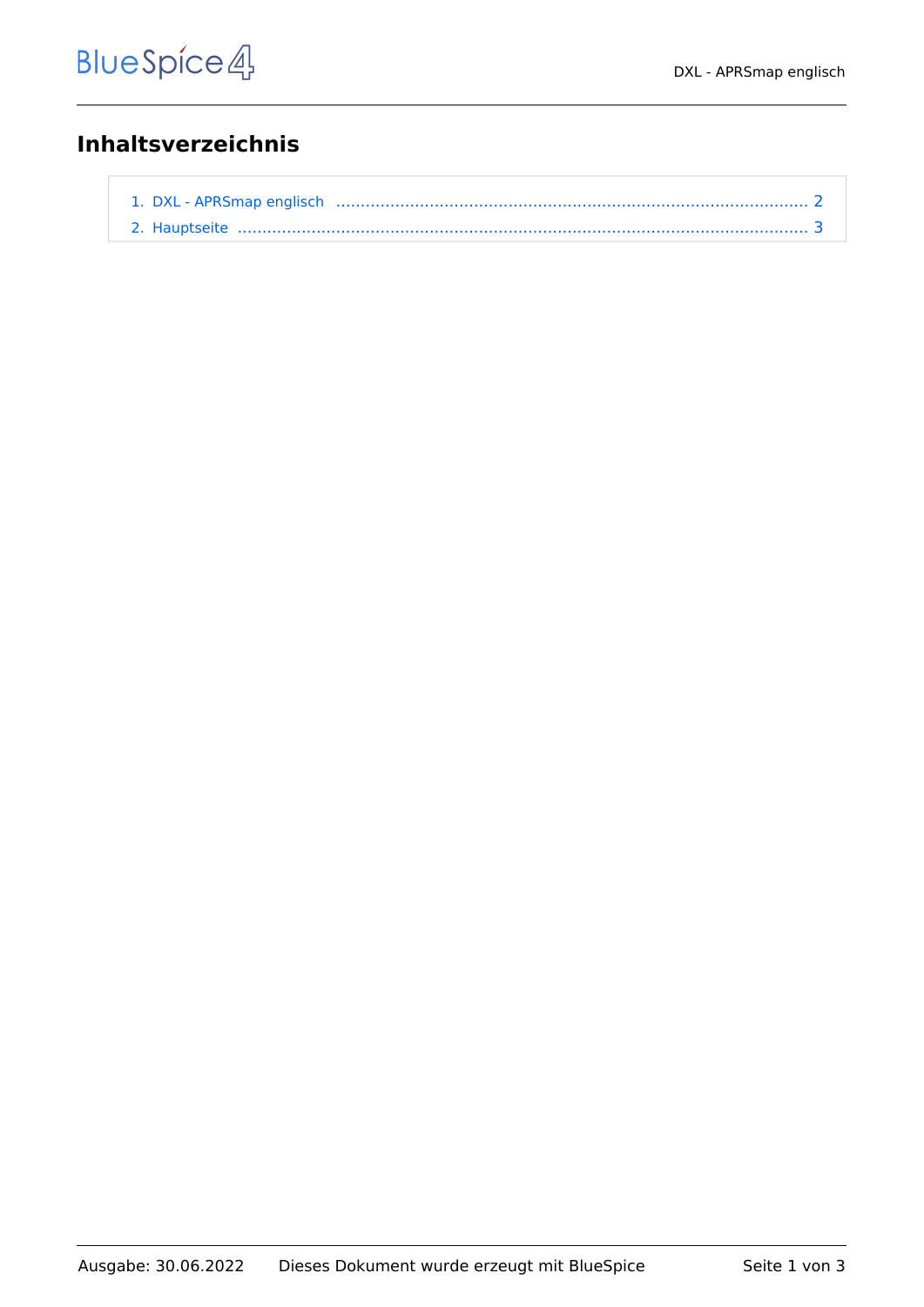## <span id="page-1-0"></span>**DXL - APRSmap englisch**

Das Inhaltsformat pdf wird vom Inhaltsmodell Wikitext nicht unterstützt.

Zurück zur Seite [Hauptseite.](#page-2-0)